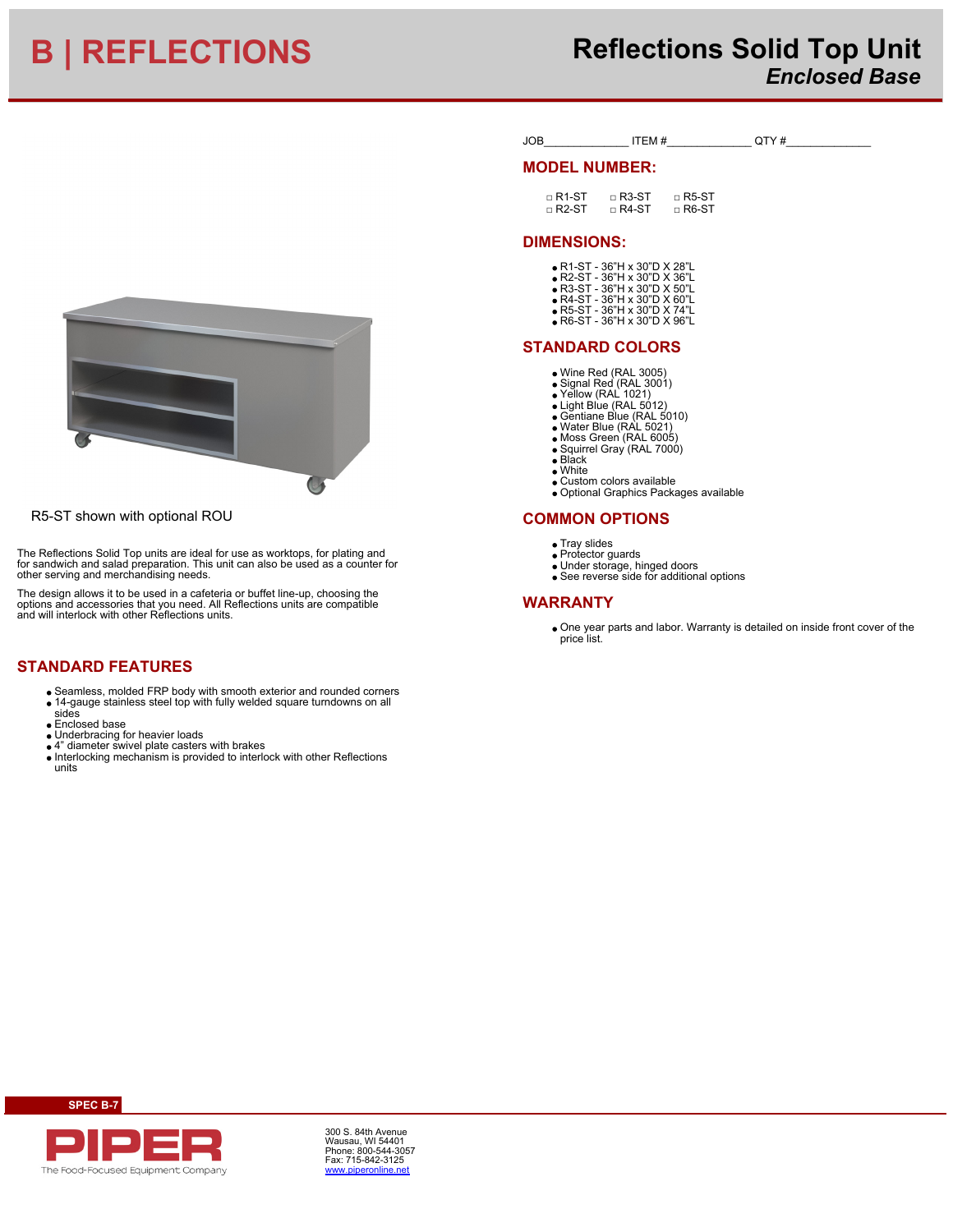# **B | REFLECTIONS Reflections Solid Top Unit** *Enclosed Base*







| Model #            | # of<br><b>Wells</b> | (A) | (B) | W   | н   | Ship Wt.<br>(Ibs) |
|--------------------|----------------------|-----|-----|-----|-----|-------------------|
| R <sub>1</sub> -ST | 28"                  | 28" |     | 30" | 36" | 124               |
| R <sub>2</sub> -ST | 36"                  | 36" |     | 30" | 36" | 165               |
| R <sub>3</sub> -ST | 50"                  | 50" |     | 30" | 36" | 184               |
| R4-ST              | 60"                  | 60" |     | 30" | 36" | 215               |
| R <sub>5</sub> -ST | 74"                  | 74" |     | 30" | 36" | 244               |
| R <sub>6</sub> -ST | 96"                  | 96" |     | 30" | 36" | 284               |

Petite Reflections is 30" high - under counter storage is shortened and does not have intermediate shelf

| Note: Line-up drawing required when ordering interconnected units. |
|--------------------------------------------------------------------|
|                                                                    |
|                                                                    |
|                                                                    |

**DIMENSION ADDITIONS FOR OPTIONS**

Add 14" to height for cafeteria protector guard Add 22-3/4" to height for 2-tier display stand Add 32-1/4" to height for 3-tier display stand

Add 8" to width cutting board Add 12-3/4" to width for solid ribbed tray slide Add 12-1/2" to width for 3-bar tray slide

| Part#        | <b>Description</b>                                                |        | Part#         | <b>Description</b>                                                                                                             |
|--------------|-------------------------------------------------------------------|--------|---------------|--------------------------------------------------------------------------------------------------------------------------------|
| R3BTS        | 3-bar tray slide                                                  | п.     | RCEG          | Cafeteria end quards (pr)                                                                                                      |
| <b>RBDD</b>  | Two tier buffet protector quard                                   | π      | <b>RCPG</b>   | Cafeteria style protector quard                                                                                                |
| <b>RBDDL</b> | Two tier buffet protector quard with fluorescent lights           | п.     | RCPGC         | Classic tubular glass cafeteria guard                                                                                          |
| <b>RBEG</b>  | Buffet end guards (pr)                                            |        | <b>RCPGFL</b> | Cafeteria style protector guard with fluorescent lights                                                                        |
| RBHL         | Heat lamps, bullet-type (buffet only)                             | $\Box$ | <b>RCPGH</b>  | Cafeteria style protector quard with heat strips                                                                               |
| <b>RBKR</b>  | Common circuit breaker for well heaters only                      | п      | <b>RCPGHL</b> | Cafeteria style protector guard with heat and light strips                                                                     |
| RBL          | Stainless steel 6" adjustable bullet feet                         | $\Box$ | <b>RCPGL</b>  | Cafeteria style protector guard with incandescent lights                                                                       |
| <b>RBPG</b>  | Buffet style protector guard                                      | $\Box$ | <b>RDOUT</b>  | Duplex Outlet (120V, 15 AMP)                                                                                                   |
| RBPG1        | Single sided buffet style protector guard                         |        | RDRN          | Drain and manifold with shut-off valve                                                                                         |
| RBPG1C       | Classic single sided tubular glass buffet guard                   | $\Box$ | RHD           | Under storage hinged doors                                                                                                     |
| RBPG1FL      | Single sided buffet style protector quard with fluorescent lights | $\Box$ | RHU           | Heated storage base with doors and pan slides (convertible racks hold<br>10-2" deep 12" x 20" pans or 10 - 18" x 26" bun pans) |

**SPEC B-7**



300 S. 84th Avenue<br>Wausau, WI 54401<br>Phone: 800-544-3057<br>Fax: 715-842-3125<br><u>[www.piperonline.net](http://www.piperonline.net)</u>